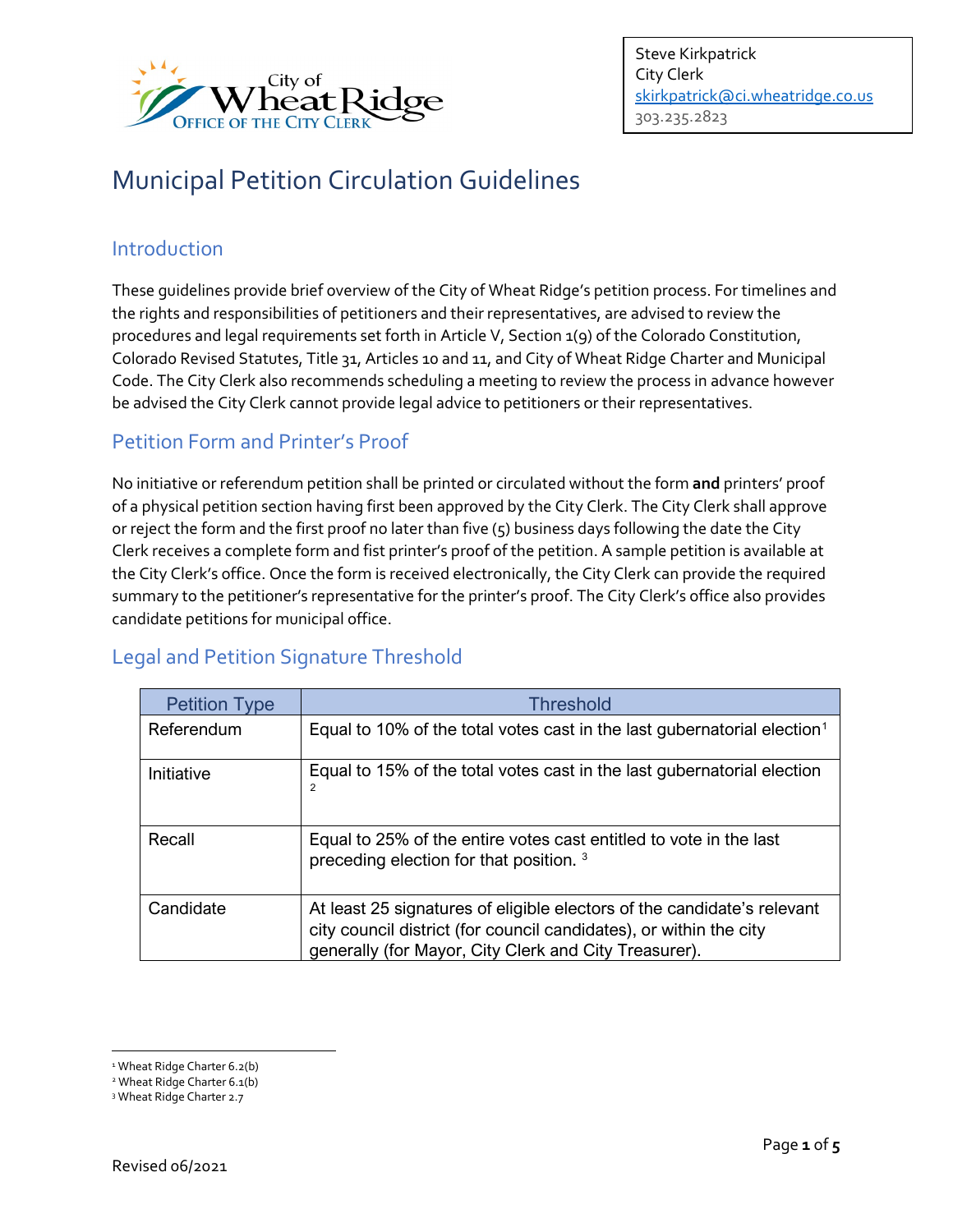

### Circulator Eligibility

Circulators should be advised as to circulator and petitioner's rights and responsibilities to ensure a process which is both compliant with law and obtains eligible signatures from registered electors. The circulator is required to sign an affidavit stating that they have read and understand the laws governing the circulation of petitions. The circulator must be **eighteen (18) years or older** at the time any petition section is circulated.

# Gathering Signatures

#### Circulator requirements

- Signatures collected must be signed in the presence of the circulator.
- There may be only one circulator per petition section and the circulator must personally witness each signature collected on the petition section. Circulators may not merely be present in a room or the vicinity.
- A circulator cannot assist any elector in signing the petition. The elector may be assisted by someone other than the circulator. See below for how assistance is notated.
- If paid as a circulator, the **petition representatives** shall file with the City Clerk a report disclosing the amount paid per signature and the total amount paid to each circulator.
- The disclosure must be submitted at the same time the petition is filed with the City Clerk.
- Payment to circulators is subject to and considered an expenditure under the Fair Campaign Practices Act, Title 1, Article 45 of the Colorado Revised Statutes.

## Instructions for Petition Signers (Dos and Don'ts)

The petition shall only be signed by registered electors of the City who are eligible to vote on the measure or for candidate petitions eligible electors of the candidate's relevant city council district (for council candidates), or within the city generally (for Mayor, City Clerk and City Treasurer).

Do…

- $\checkmark$  Read the warning, summary, and ordinance of the petition prior to signing.
- $\checkmark$  Print and sign clearly in blue or black ink.
- $\checkmark$  Complete **all** portions of the signature lines with the required information.
- $\checkmark$  Use the residence address where you are registered to vote.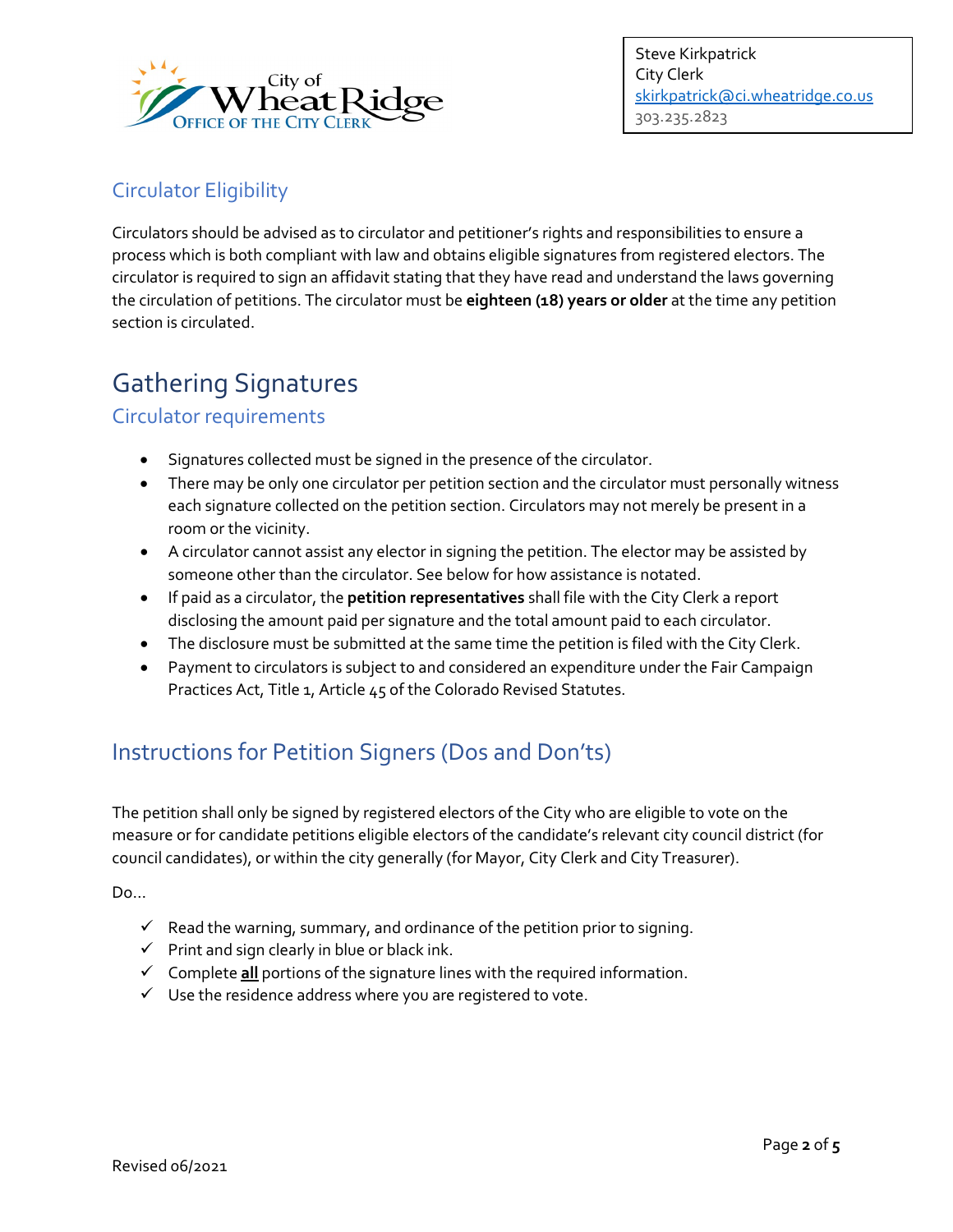

#### Don't…

- X Sign for another person.
- X Sign a petition more than once.
- X Provide a post office box for your residence address.
- X Do not sign unless you are a registered voter currently living in the jurisdiction.

#### Correcting Mistakes

Minor correction: the signer should cross out the error and initial the change.

Major correction: the signer should completely cross out the incorrect information and proceed to use the next blank signature lines.

#### Assisting Disabled/Illiterate Electors

If a registered elector is physically disabled or illiterate and desires to sign the petition, the elector may do so by signing their name or making their mark in the signature area. Any person, *except the circulator*, may assist the elector.

The person providing assistance must sign their name and provide their address and must clearly state that such assistance was given **or** provide such information in a blank signature line below the assisted elector's signature lines with arrows pointing to the assisted elector signature lines. See the example below.

#### *Example*

| 1<br>3. | Signature               | Residence Address (Street & Number) | County          |
|---------|-------------------------|-------------------------------------|-----------------|
|         |                         | 5555 Elector Street, #123           | iDenveri        |
|         | (John Doe)              | (123 Assistance Ave.)               | (Denver)        |
|         | <b>Printed Name</b>     | City/Town                           | Date of Signing |
|         | <b>Eligible Elector</b> | Denver                              | 8/10/07         |
|         | (assisted by John Doe)  | (Denver)                            |                 |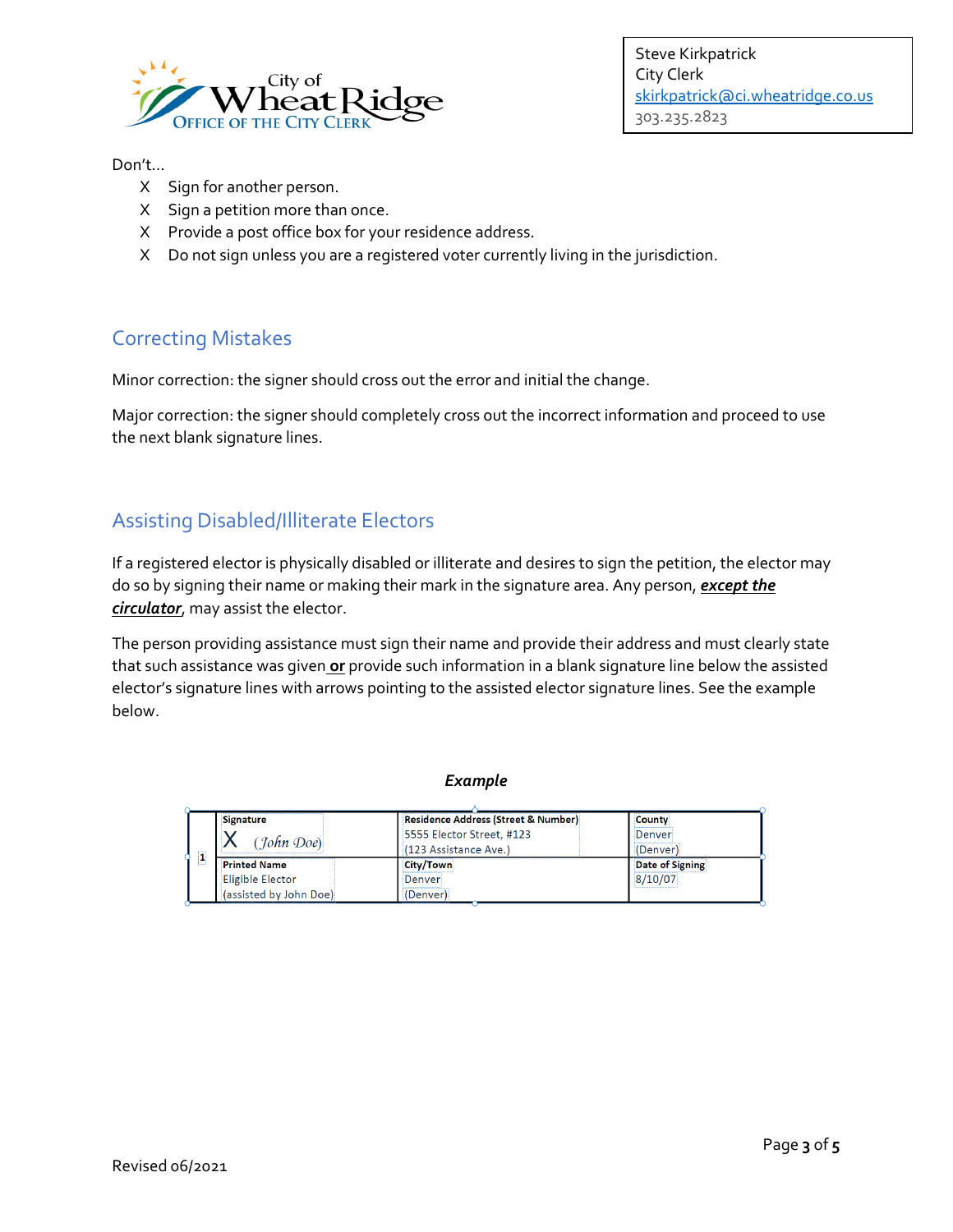

# Common Error/Prohibitions on a Petition[4](#page-3-0)

### Signing for Another Person, Signing More than Once

An elector may not sign any name other than their own.

An elector must not sign a petition more than once. For example, on the same petition section or on more than one section. Duplicate signatures will be rejected.

### Ineligible Elector

An elector must not sign a petition if they are not a registered elector of the City at the time of signing, or not eligible to sign.

## Incomplete or Illegible Signature

A signature will be rejected if any portion of the signature is incomplete or illegible.

## Improper Circulator Affidavit or Improper Notarization

An incomplete or improper circulator affidavit will result in the rejection of the petition section and all signatures on the section.

A circulator must not sign the circulator affidavit attached to the petition form without knowing or believing the statements made in the affidavit to be true.

A circulator must not sign the circulator affidavit on the petition form unless they personally witnessed each signature in the petition section.

The circulator affidavit must be **complete** and signed **in the presence** of a **duly qualified notary** under Colorado law. A petition section may for example, be rejected for missing information or where the

<span id="page-3-0"></span><sup>4</sup> This is not a comprehensive list of defects, but the most common ones.